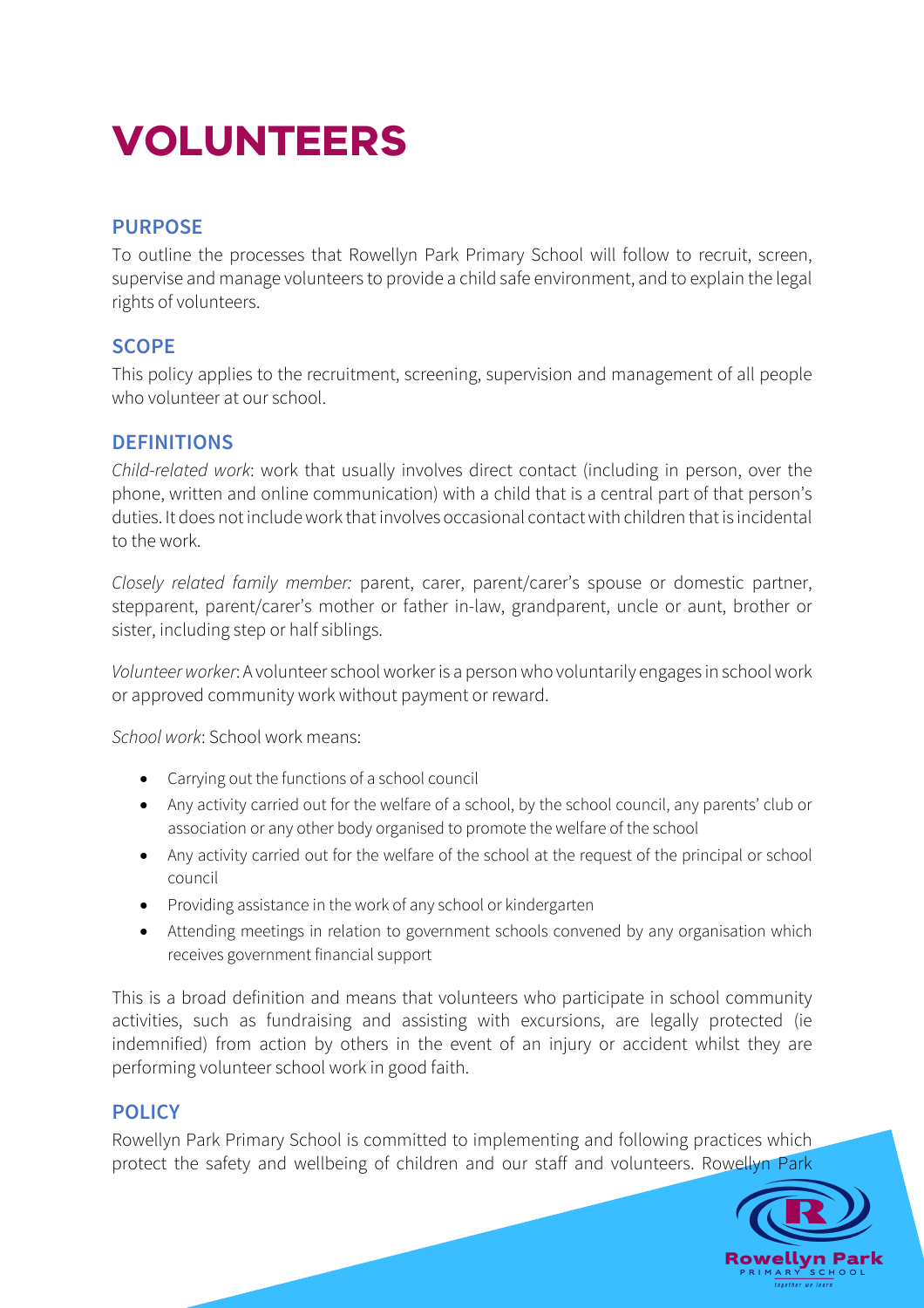Primary School also recognises the valuable contribution that volunteers provide to our school community and the work that we do.

The procedures set out below are designed to ensure that Rowellyn Park Primary School's volunteers are suitable to work with children and are well-placed to make a positive contribution to our school community.

#### *Becoming a volunteer*

Members of our school community who would like to volunteer are encouraged to contact the school office for further information about opportunities and requirements. The school will also periodically call for volunteers to assist with excursions, school camps and school events.

## **SUITABILITY CHECKS INCLUDING WORKING WITH CHILDREN CHECKS** *Working with students*

Rowellyn Park Primary School values the many volunteers that assist in our classrooms, with sports events, camps, excursions, school concerts and other events and programs. To ensure that we are meeting our legal obligations under the *Working With Children Act 2005* (Vic) and the Child Safe Standards, Rowellyn Park Primary School is required to undertake suitability checks which may include a Working With Children Check, proof of identity, work history involving children and/or reference checks.

Considering our legal obligations, and our commitment to ensuring that Rowellyn Park Primary School is a child safe environment, we will require volunteers to obtain a WWC Check and produce their valid card to the school office for verification in the following circumstances:

- Volunteers who are not parent/family members of any student at the school are required to have a WWC Check if they are engaged in child-related work regardless of whether they are being supervised.
- Parent/family volunteers who are assisting with any classroom or school activities involving direct contact with children in circumstances where the volunteer's child is not participating, or does not ordinarily participate in, the activity.
- Parent/family volunteers who assist with excursions (including swimming), camps and similar events, regardless of whether their own child is participating or not.
- Parent/family volunteers who regularly assist in school activities, regardless of whether their own child is participating or not
- Parent/community School Council members sitting on School Council with student School Council members, regardless of whether their own child is a student member or not

In addition, depending on the nature of the volunteer work, our school may ask the volunteer to provide other suitability checks at its discretion (for example, references, work history involving children and/or qualifications). Proof of identity may also be required in some circumstances.

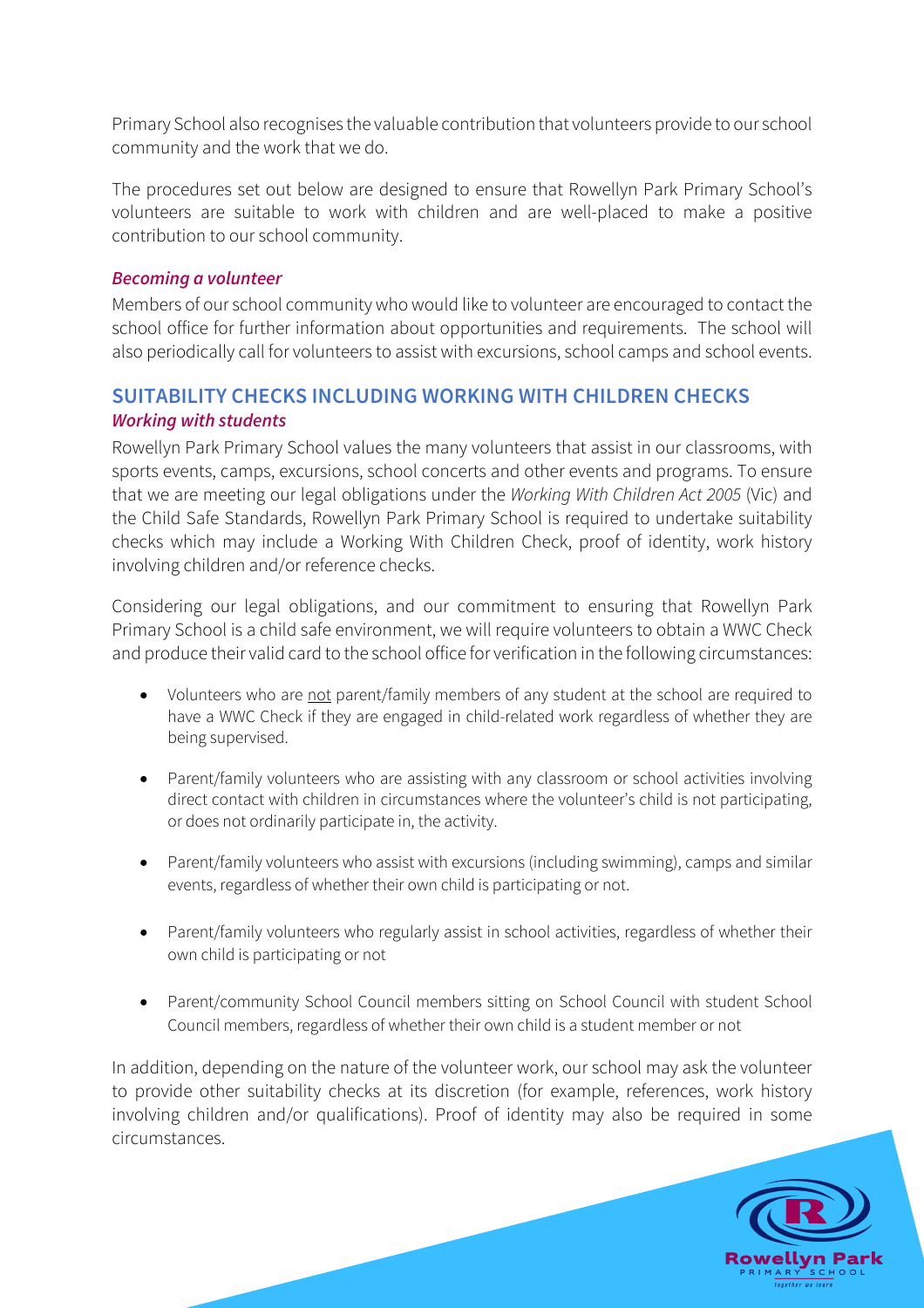#### *Non child-related work*

On some occasions, parents and other members of the school community may volunteer to do work that is not child-related. For example, volunteering on the weekend for gardening, maintenance, working bees, parents and friends club coordination, school council, participating in sub-committees of school council, fete coordination, other fundraising groups that meet in the evenings, during which children will not be, or would not reasonably be expected to be, present.

Volunteers for this type of work are not required to have Working with Children or other suitability checks as they are not engaged in child-related work and children are not generally present during these activities. However, Rowellyn Park Primary School reserves the right to undertake suitability checks, including proof of identity, Working with Children Checks, at its discretion if considered necessary for any particular activities or circumstances.

School council members and volunteers on any sub-committee of school council will be asked to provide a valid WWC Check. Whilst we acknowledge that these volunteers will not be engaging in child-related work as part of their role, even when there is a student sitting on the school council, we believe that it is important that our volunteers who are involved in making important decisions about our school which will have an impact on students do have a valid WWC Check

#### *Management and supervision*

Volunteer workers will be expected to comply with any reasonable direction of the principal (or their nominee). This will include the requirement to follow our school's policies, including, but not limited to our Child Safety Policy and Statement of Commitment to Child Safety, our Child Safety Code of Conduct and our Statement of Values and School Philosophy. Volunteer workers will also be expected to act consistently with Department of Education and Training policies, to the extent that they apply to volunteer workers, including the Department's policies relating to Equal Opportunity and Anti-Discrimination, Sexual Harassment and Workplace Bullying.

The principal has the discretion to make a decision about the ongoing suitability of a volunteer worker and may determine at any time whether or not a person is suitable to volunteer at Rowellyn Park Primary School.

Rowellyn Park Primary School will provide any appropriate induction and/or training for all volunteer workers. The principal (or their nominee) will determine what induction and/or training is necessary depending on what type of work the volunteer will be engaged in.

All volunteers will be provided induction in relation to Rowellyn Park Primary School's child safety practices, including reporting obligations and procedures. Our school has a Child Safety Reporting Obligations Policy which all staff and volunteers should be aware of.

The principal (or their nominee) will determine what supervision, if any, of volunteers is required for the type of work being performed.